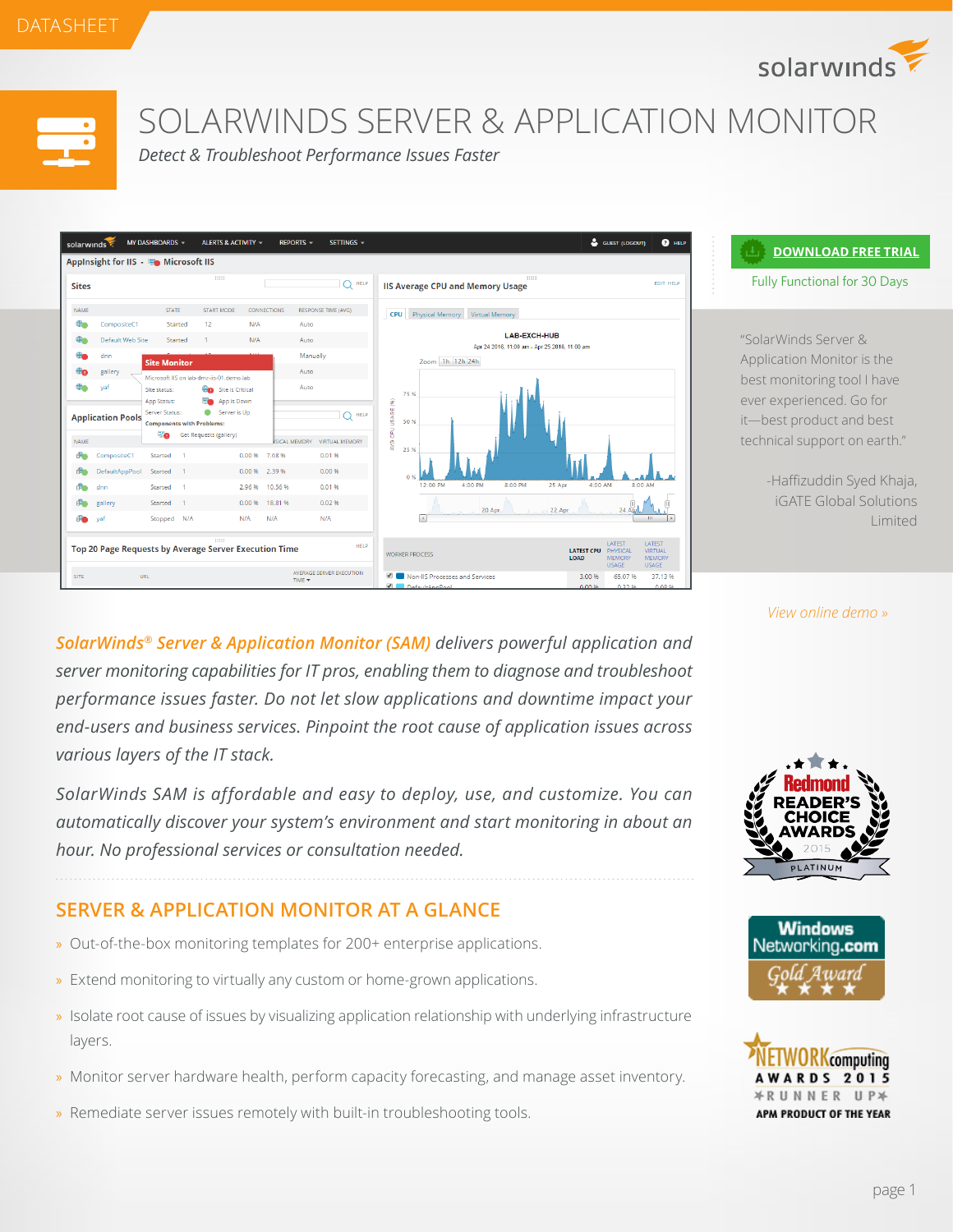

# **FEATURES**

### **Application Availability & Performance Monitoring**

SolarWinds SAM supports monitoring over 200 enterprise applications right out of the box, including Windows®, Linux®, Java®, AD®, SharePoint®, Citrix®, and more. You can easily extend monitoring to any custom or home-grown applications, and leverage your existing scripts to build new monitors.

#### *[See supported applications »](http://www.solarwinds.com/sam/suported-vendors.aspx)*

#### **Deep Monitoring of Microsoft Exchange, IIS and SQL Server**

The built-in AppInsight™ monitoring templates deliver deep visibility to help you identify complex performance issues in Microsoft® Exchange™, IIS™, and SQL Server®.

- » [Exchange](http://www.solarwinds.com/topics/exchange-server-monitor.aspx): View mailbox database status and storage, identify replication issues, and monitor user mailbox activity.
- » [IIS](http://www.solarwinds.com/topics/microsoft-iis-monitor.aspx): Monitor availability of websites and application pools, report SSL certificate expiration, and perform remote actions to start/stop application pools.

» [SQL Server:](http://www.solarwinds.com/topics/sql-server-monitor.aspx) Monitor connections, sessions, database transactions, disk I/O, storage, latches, locks, SQL agent job status, expensive queries by CPU time, and more.

#### **Server Performance Monitoring**

Ensure peak server performance by monitoring key performance metrics of your multi-vendor server infrastructure including HP®, Dell®, IBM®, and more.

- » Monitor availability, response time, and hardware health of multi-vendor physical and virtual servers.
- » Track CPU, memory, and disk usage, and forecast when capacity will run out.
- » Remotely remediate server issues, including terminating runaway processes, starting/stopping services, rebooting servers, etc.

#### **Server Volume Monitoring & Capacity Planning**

Monitor server storage volumes, disk usage, and capacity metrics out of the box. Integration with [SolarWinds Storage Resource Monitor](http://www.solarwinds.com/storage-resource-monitor.aspx) provides deeper insight to troubleshoot storage issues in SAN and NAS environments.

#### **Built-in Virtualization Monitoring**

Alongside physical servers, monitor health and availability of VMware® and Hyper-V® virtual hosts and guests. SolarWinds SAM helps you identify if an application issue is due to the virtual environment or not. Integration with [SolarWinds Virtualization Manager](http://www.solarwinds.com/virtualization-manager.aspx) provides deeper insight to troubleshoot virtualization issues.

**[DOWNLOAD FREE TRIAL](http://www.solarwinds.com/register/registrationb.aspx?program=857&c=70150000000Dtb9 )**

Fully Functional for 30 Days *[View online demo »](http://oriondemo.solarwinds.com/Orion/Apm/Summary.aspx/?program=857&c=70150000000Dtb9&AccountID=guest&password=orion)*

"The AppInsight templates are very useful. As a system administrator, we don't always know what type of metrics we should be monitoring, and SolarWinds AppInsight templates take the guesswork out of monitoring things like SQL and IIS."

-Chris Guerrero, Technician III, King Jesus Ministries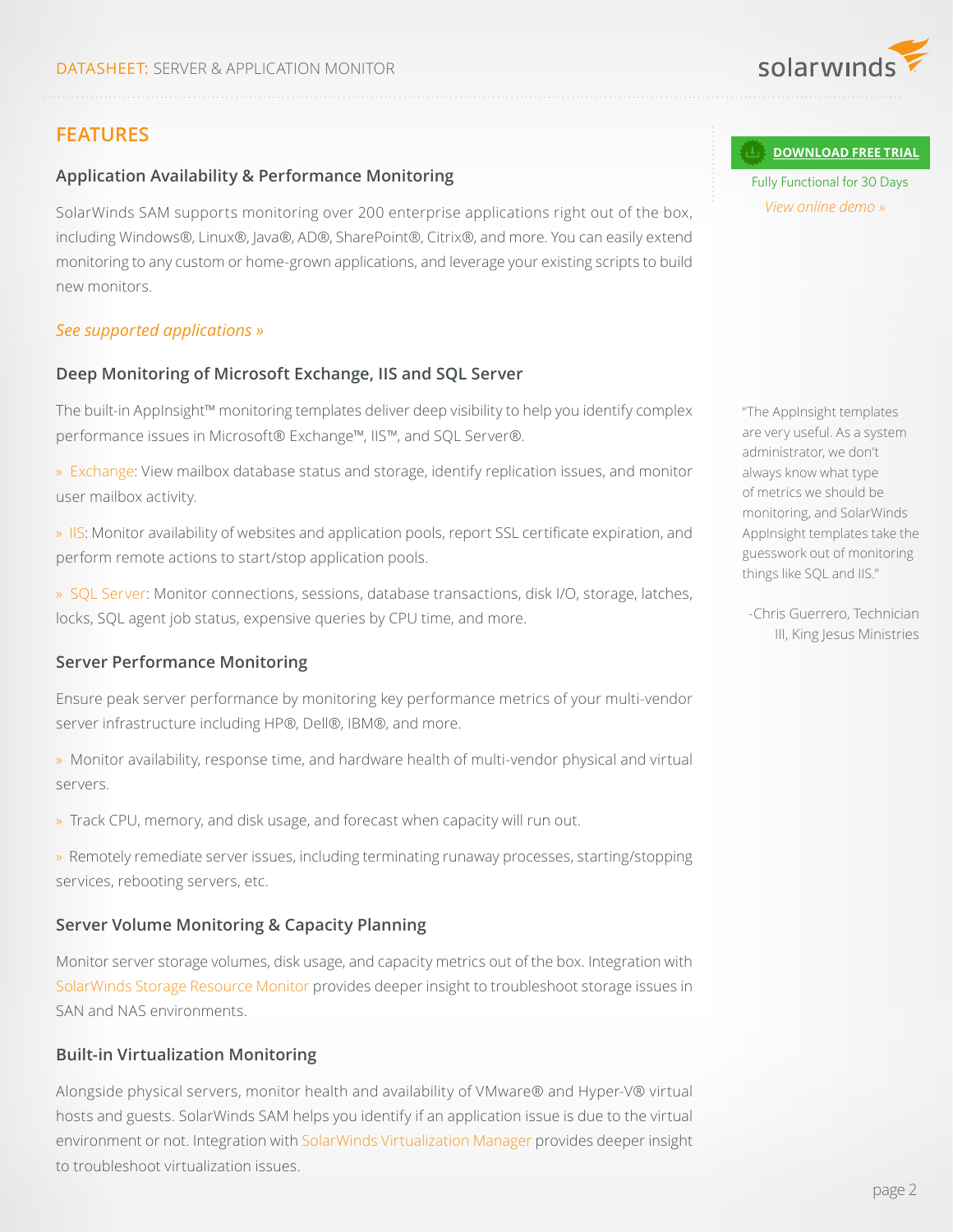

### **Application Dependency Mapping**

Using the built-in AppStack™ dashboard, you get a contextual view of how applications are linked to other components within the IT infrastructure, including servers, virtual machines, and storage systems. Easily visualize application dependencies across various layers of the IT stack to help you discover the root cause of application issues faster. [Learn More »](https://thwack.solarwinds.com/community/solarwinds-community/geek-speak_tht/blog/2016/02/09/simplify-performance-monitoring-troubleshooting-across-the-it-stack)

#### **IT Asset Inventory Management**

Administrators can now maintain a centralized view of current hardware and software asset inventory to include server warranty status, driver software, hard drive inventory, and custom properties, such as PO number and purchase price.

#### **Application-Aware Network Performance Monitoring**

Deep packet inspection analyzes network traffic packets to help you see network latency, response time, and the impact of network performance on specific applications. Gain immediate insight into network latency and application latency to identify whether the issue is with the network or the application.

### **Correlated Alerts & Performance Reporting**

Get actionable information at the right time with advanced alerting, expert advice, and an easyto-use Web interface. Focus your attention on real problems with intelligent alerts based on parent and child dependencies and baseline data. Quickly configure alerts for correlated events, sustained conditions, and complex combinations of device states. In addition, get access to over 100 Web-based reports that are ready to use and easy to customize and share immediately.

#### **Agentless & Agent-Based Monitoring**

SolarWinds SAM is an agentless software that you can use to monitor applications, servers, and your virtual infrastructure on-premises. The optional agent deployment extends monitoring to the cloud, such as Amazon® EC2, Microsoft® Azure, and Rackspace®. The agent also helps monitor servers in remote locations (DMZ, behind NAT/firewall, over WAN, satellite connection, etc.), where agentless polling would be difficult.

# **INTEGRATION WITH OTHER SOLARWINDS PRODUCTS**

SolarWinds SAM is part of the SolarWinds Orion® line of IT management software. SAM seamlessly integrates with other Orion products, including [Network Performance Monitor,](http://www.solarwinds.com/network-performance-monitor.aspx) [Virtualization](http://www.solarwinds.com/virtualization-manager.aspx) [Manager](http://www.solarwinds.com/virtualization-manager.aspx), [Storage Resource Monitor](http://www.solarwinds.com/storage-resource-monitor.aspx), and [Web Performance Monitor](http://www.solarwinds.com/web-performance-monitor.aspx) for unified IT monitoring.

# **LICENSING**

SolarWinds SAM is licensed by the number of component monitors, which is any measurement of application health and availability. Examples of component monitors include a performance counter, a service, or a process, a URL, and so on.

**[DOWNLOAD FREE TRIAL](http://www.solarwinds.com/register/registrationb.aspx?program=857&c=70150000000Dtb9 )**

Fully Functional for 30 Days *[View online demo »](http://oriondemo.solarwinds.com/Orion/Apm/Summary.aspx/?program=857&c=70150000000Dtb9&AccountID=guest&password=orion)*

"We are able to monitor almost anything in our physical data centers. Being able to provide metrics and historical data for our customers is also very useful."

-Jack Vaughan Jr., Systems Engineer, Connectria Hosting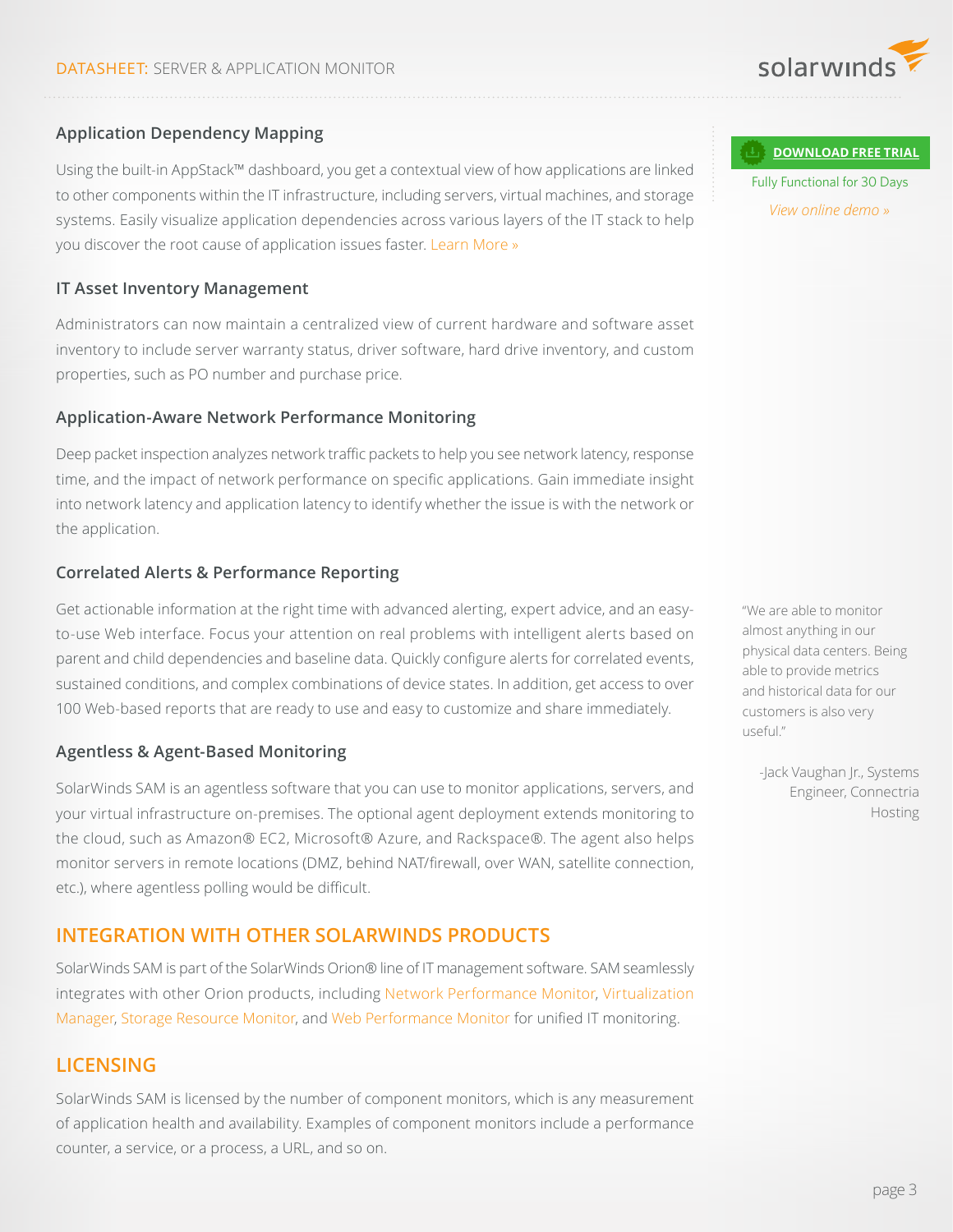

For each license tier, in addition to component monitors for applications, you will be able to monitor physical servers, hypervisors, and disk volumes at no extra cost.

### [View licensing guide »](http://cdn.swcdn.net/creative/v17.1/pdf/SAM_Licensing_Guide.pdf)



# **SYSTEM REQUIREMENTS**

| <b>HARDWARE</b>         | <b>MINIMUM REQUIREMENTS</b>                                          |
|-------------------------|----------------------------------------------------------------------|
| CPU                     | 2.4GHz                                                               |
| Memory                  | 4GB                                                                  |
| Hard Drive              | 4GB                                                                  |
| <b>SOFTWARE</b>         | <b>MINIMUM REQUIREMENTS</b>                                          |
| <b>Operating System</b> | Windows Server <sup>®</sup> 2008 R2 SP1, 2012, 2012 R2               |
| .NET Framework          | Version 4.5                                                          |
| Database                | Supports Express, Standard, or Enterprise versions of the following: |
|                         | · SQL Server 2008, 2008 SP1, 2008 SP2, 2008 SP3, or 2008 SP4         |
|                         | · SQL Server 2008 R2, 2008 R2 SP1, 2008 R2 SP2, or 2008 R2 SP3       |
|                         | · SQL Server 2012, 2012 SP1, 2012 SP2, or 2012 SP3                   |
|                         | · SQL Server 2014, or 2014 SP1                                       |
|                         | · SQL Server 2016                                                    |
|                         |                                                                      |
| Web Server              | Microsoft <sup>®</sup> IIS, version 7.5 and higher, in 32-bit mode   |

These are minimum system requirements. See the [Getting Started Guide](https://support.solarwinds.com/?title=Success_Center/Server_%26_Application_Monitor_(SAM)/Server_%26_Application_Monitoring_Getting_Started_Guide/010/010) for full specifications.

#### **[DOWNLOAD FREE TRIAL](http://www.solarwinds.com/register/registrationb.aspx?program=857&c=70150000000Dtb9 )**

Fully Functional for 30 Days *[View online demo »](http://oriondemo.solarwinds.com/Orion/Apm/Summary.aspx/?program=857&c=70150000000Dtb9&AccountID=guest&password=orion)*